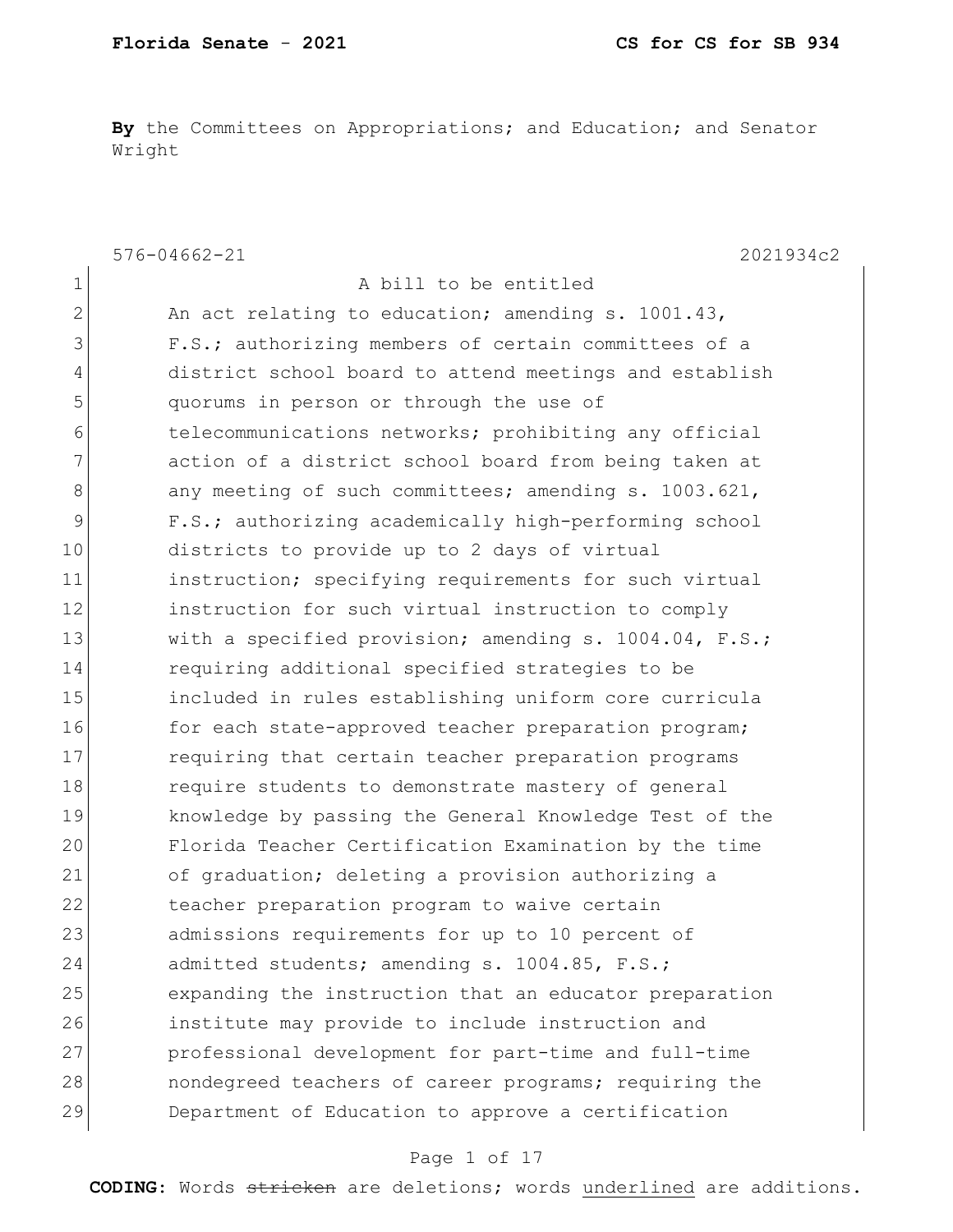|    | $576 - 04662 - 21$<br>2021934c2                           |
|----|-----------------------------------------------------------|
| 30 | program if an institute provides evidence of its          |
| 31 | capacity to implement a competency-based program that     |
| 32 | includes specified strategies; amending s. 1012.39,       |
| 33 | F.S.; revising the minimum qualifications for part-       |
| 34 | time and full-time nondegreed teachers of career          |
| 35 | programs; amending s. 1012.56, F.S.; revising the         |
| 36 | acceptable means of demonstrating mastery of general      |
| 37 | knowledge to include documentation of receipt of a        |
| 38 | master's or higher degree from certain postsecondary      |
| 39 | institutions; revising the criteria for the Department    |
| 40 | of Education to issue a professional certificate;         |
| 41 | amending s. 1012.575, F.S.; authorizing an                |
| 42 | organization of private schools or a consortium of        |
| 43 | charter schools with an approved professional             |
| 44 | development system to design alternative teacher          |
| 45 | preparation programs; amending s. 1012.986, F.S.;         |
| 46 | defining the term "educational leader"; providing that    |
| 47 | the William Cecil Golden Professional Development         |
| 48 | Program for School Leaders must consist of a network      |
| 49 | of specified entities; revising the goals of the          |
| 50 | program; requiring the department to offer program        |
| 51 | components through university or educational              |
| 52 | leadership academies and through educational              |
| 53 | leadership coaching and mentoring; making technical       |
| 54 | changes; providing an effective date.                     |
| 55 |                                                           |
| 56 | Be It Enacted by the Legislature of the State of Florida: |
| 57 |                                                           |
| 58 | Section 1. Subsection (10) of section 1001.43, Florida    |
|    |                                                           |

# Page 2 of 17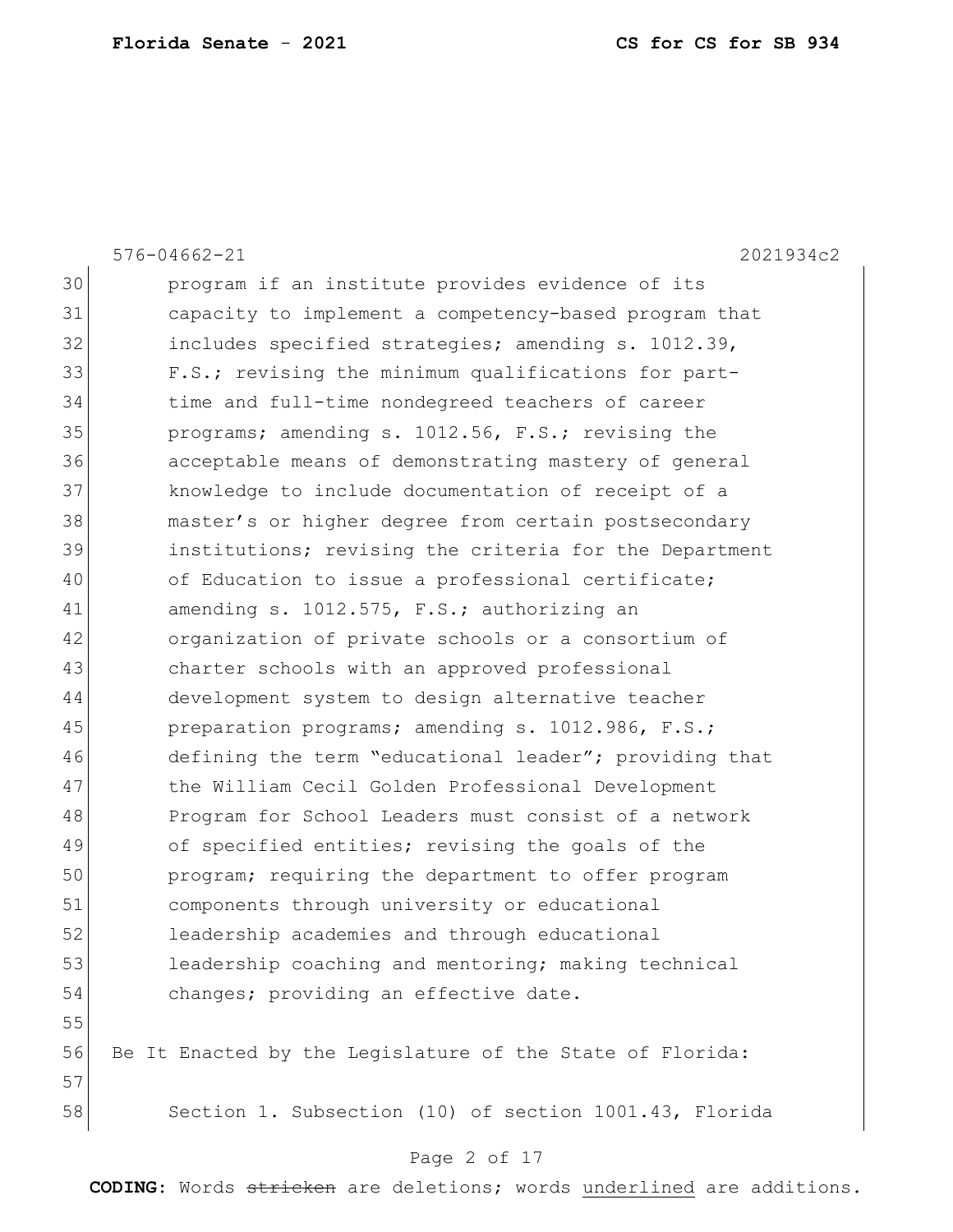576-04662-21 2021934c2 59 Statutes, is amended to read: 60 1001.43 Supplemental powers and duties of district school 61 board.—The district school board may exercise the following 62 supplemental powers and duties as authorized by this code or 63 State Board of Education rule. 64 (10) DISTRICT SCHOOL BOARD GOVERNANCE AND OPERATIONS.—The 65 district school board may adopt policies and procedures 66 necessary for the daily business operation of the district 67 school board, including, but not limited to, the provision of 68 legal services for the district school board; conducting a 69 district legislative program; district school board member 70 participation at conferences, conventions, and workshops, 71 including member compensation and reimbursement for expenses; 72 district school board policy development, adoption, and repeal; 73 district school board meeting procedures, including 74 participation via telecommunications networks, use of technology 75 at meetings, and presentations by nondistrict personnel; citizen 76 communications with the district school board and with 77 individual district school board members; collaboration with 78 local government and other entities as required by law; and 79 organization of the district school board, including special 80 committees and advisory committees. Members of special 81 committees and advisory committees may attend meetings and 82 establish quorums in person or through the use of 83 telecommunications networks such as telephonic and video 84 conferencing. No official action of the school board may be 85 taken at any meeting of a special committee or an advisory 86 committee. 87 Section 2. Paragraph (g) of subsection (2) of section

#### Page 3 of 17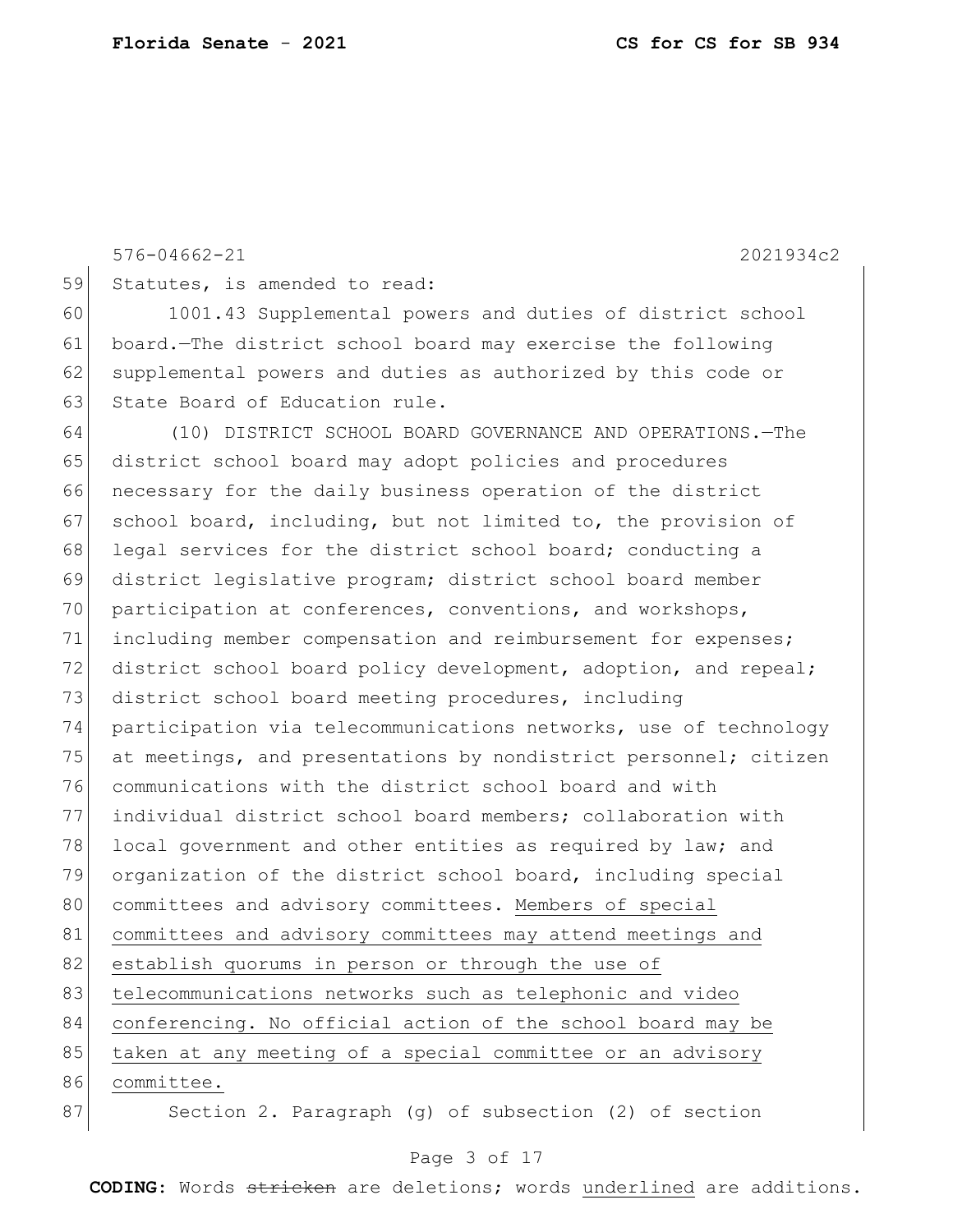```
88 1003.621, Florida Statutes, is amended to read:
89 1003.621 Academically high-performing school districts.-It
 90 is the intent of the Legislature to recognize and reward school 
91 districts that demonstrate the ability to consistently maintain
 92 or improve their high-performing status. The purpose of this
93 section is to provide high-performing school districts with
94 flexibility in meeting the specific requirements in statute and
95 rules of the State Board of Education.
96 (2) COMPLIANCE WITH STATUTES AND RULES. - Each academically
97 high-performing school district shall comply with all of the
98 provisions in chapters 1000-1013, and rules of the State Board
99 of Education which implement these provisions, pertaining to the
100 following:
101 (g) Those statutes pertaining to planning and budgeting,
102 including chapter 1011, except s. 1011.62(9)(d), relating to the
103 requirement for a comprehensive reading plan. A district that is
104 exempt from submitting a comprehensive reading this plan shall
105 be deemed approved to receive the research-based reading
106 instruction allocation. Each academically high-performing school 
107 district may provide up to 2 days of virtual instruction as part 
108 of the required 180 actual teaching days or the equivalent on an
109 hourly basis each school year, as specified by rules of the
110 State Board of Education. Virtual instruction that is conducted
111 in accordance with the plan approved by the department, is
112 teacher-developed, and is aligned with the standards for
113 enrolled courses complies with s. 1011.60(2). The day or days
114 must be indicated on the calendar approved by the school board. 
115 The district shall submit a plan for each day of virtual
116 instruction to the department for approval, in a format
```
576-04662-21 2021934c2

#### Page 4 of 17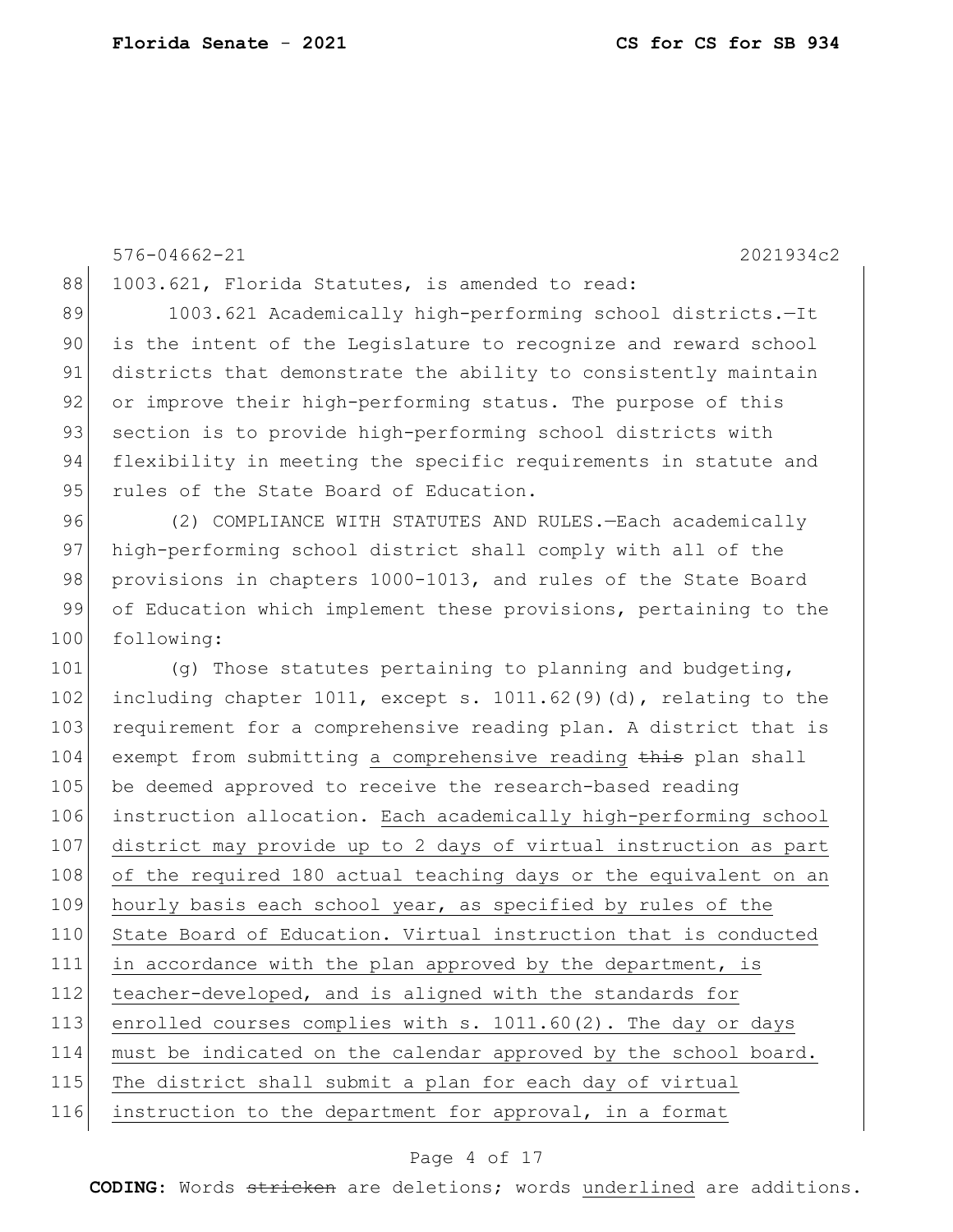|     | $576 - 04662 - 21$<br>2021934c2                                    |
|-----|--------------------------------------------------------------------|
| 117 | prescribed by the department, with assurances of alignment to      |
| 118 | statewide student standards as described in s. 1003.41 before      |
| 119 | the start of each school year.                                     |
| 120 | Section 3. Paragraph (b) of subsection (2) and paragraph           |
| 121 | (b) of subsection (3) of section $1004.04$ , Florida Statutes, are |
| 122 | amended to read:                                                   |
| 123 | 1004.04 Public accountability and state approval for               |
| 124 | teacher preparation programs.-                                     |
| 125 | (2) UNIFORM CORE CURRICULA AND CANDIDATE ASSESSMENT. -             |
| 126 | (b) The rules to establish uniform core curricula for each         |
| 127 | state-approved teacher preparation program must include, but are   |
| 128 | not limited to, the following:                                     |
| 129 | 1. Candidate instruction and assessment in the Florida             |
| 130 | Educator Accomplished Practices across content areas.              |
| 131 | 2. The use of state-adopted content standards to guide             |
| 132 | curricula and instruction.                                         |
| 133 | 3. Scientifically researched and evidence-based reading            |
| 134 | instructional strategies that improve reading performance for      |
| 135 | all students, including explicit, systematic, and sequential       |
| 136 | approaches to teaching phonemic awareness, phonics, vocabulary,    |
| 137 | fluency, and text comprehension and multisensory intervention      |
| 138 | strategies.                                                        |
| 139 | 4. Content literacy and mathematics practices.                     |
| 140 | 5. Strategies appropriate for the instruction of English           |
| 141 | language learners.                                                 |
| 142 | 6. Strategies appropriate for the instruction of students          |
| 143 | with disabilities.                                                 |
| 144 | 7. Strategies to differentiate instruction based on student        |
| 145 | needs.                                                             |

# Page 5 of 17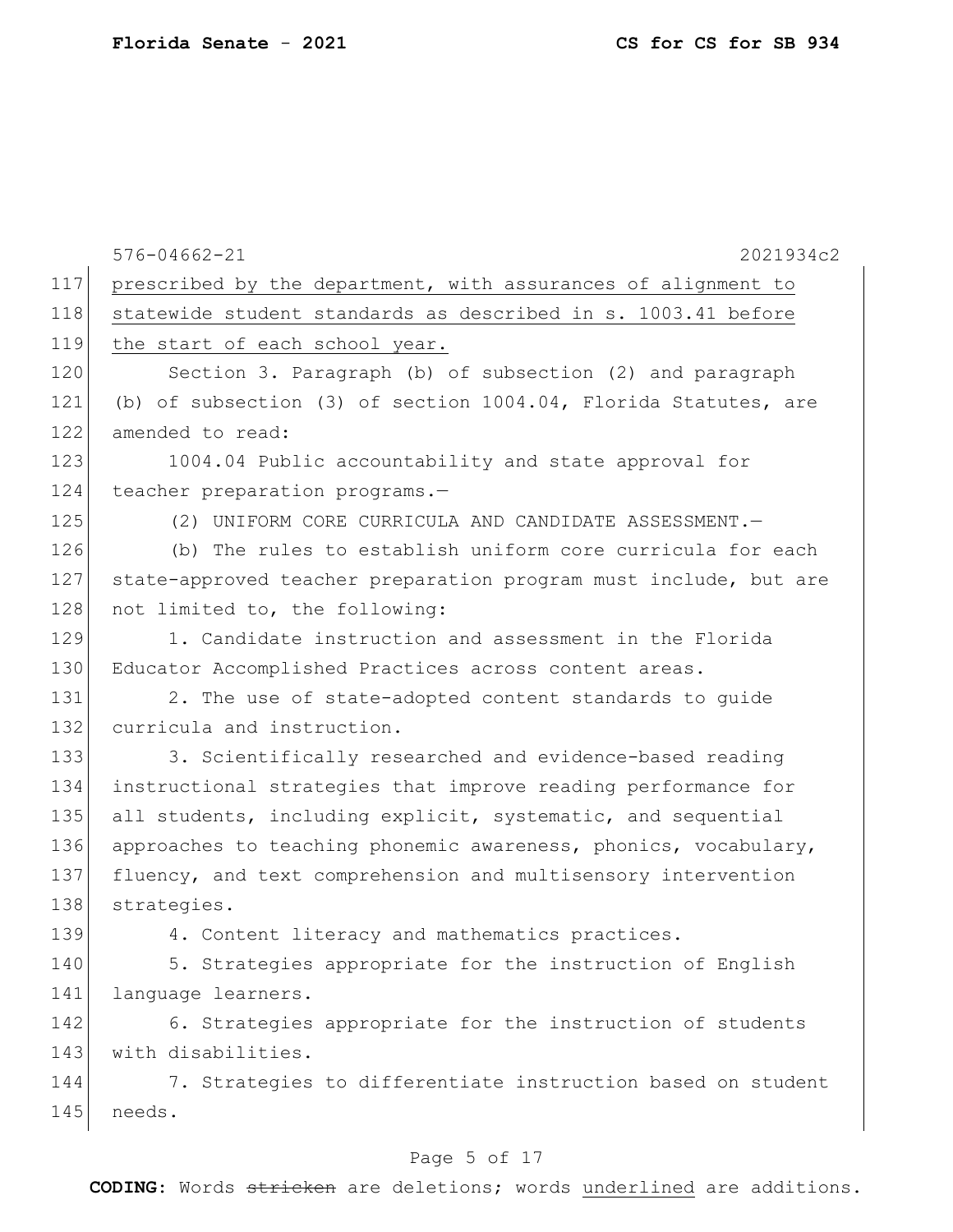|     | $576 - 04662 - 21$<br>2021934c2                                  |
|-----|------------------------------------------------------------------|
| 146 | 8. The use of character-based classroom management.              |
| 147 | 9. Strategies appropriate for the early identification of        |
| 148 | students in crisis or experiencing a mental health challenge and |
| 149 | the referral of such students to a mental health professional    |
| 150 | for support.                                                     |
| 151 | 10. Strategies to support the use of technology in               |
| 152 | education and distance learning.                                 |
| 153 | (3) INITIAL STATE PROGRAM APPROVAL.-                             |
| 154 | (b) Each teacher preparation program approved by the             |
| 155 | Department of Education, as provided for by this section, shall  |
| 156 | require students to meet, at a minimum, the following            |
| 157 | requirements as prerequisites for admission into the program:    |
| 158 | 1. For admission into the program, have a grade point            |
| 159 | average of at least 2.5 on a 4.0 scale for the general education |
| 160 | component of undergraduate studies or have completed the         |
| 161 | requirements for a baccalaureate degree with a minimum grade     |
| 162 | point average of 2.5 on a 4.0 scale from any college or          |
| 163 | university accredited by a regional accrediting association as   |
| 164 | defined by State Board of Education rule or any college or       |
| 165 | university otherwise approved pursuant to State Board of         |
| 166 | Education rule.                                                  |
| 167 | 2. Demonstrate mastery of general knowledge sufficient for       |
| 168 | entry into the program, including the ability to read, write,    |
| 169 | and perform in mathematics, by passing the General Knowledge     |
| 170 | Test of the Florida Teacher Certification Examination by the     |
| 171 | time of graduation or, for a graduate level program, obtain a    |
| 172 | baccalaureate degree from an institution that is accredited or   |
| 173 | approved pursuant to the rules of the State Board of Education.  |
| 174 |                                                                  |
|     | Page 6 of 17                                                     |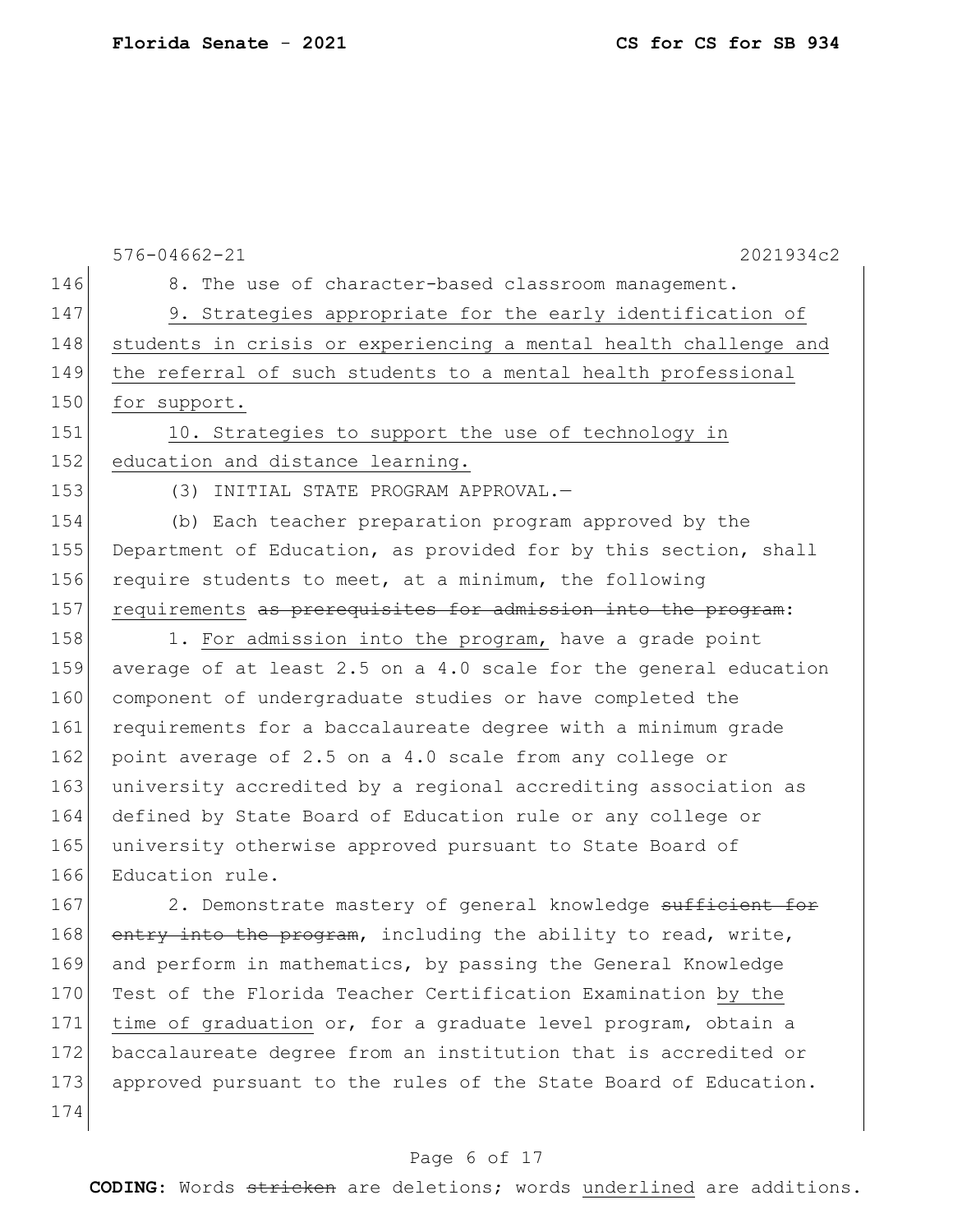|     | $576 - 04662 - 21$<br>2021934c2                                  |
|-----|------------------------------------------------------------------|
| 175 | Each teacher preparation program may waive these admissions      |
| 176 | requirements for up to 10 percent of the students admitted.      |
| 177 | Programs shall implement strategies to ensure that students      |
| 178 | admitted under a waiver receive assistance to demonstrate        |
| 179 | competencies to successfully meet requirements for certification |
| 180 | and shall annually report to the Department of Education the     |
| 181 | status of each candidate admitted under such a waiver.           |
| 182 | Section 4. Paragraph (a) of subsection (2) and paragraphs        |
| 183 | (a) and (b) of subsection (3) of section 1004.85, Florida        |
| 184 | Statutes, are amended to read:                                   |
| 185 | 1004.85 Postsecondary educator preparation institutes.-          |
| 186 | (2) (a) Postsecondary institutions that are accredited or        |
| 187 | approved as described in State Board of Education rule may seek  |
| 188 | approval from the Department of Education to create educator     |
| 189 | preparation institutes for the purpose of providing any or all   |
| 190 | of the following:                                                |
| 191 | 1. Professional development instruction to assist teachers       |
| 192 | in improving classroom instruction and in meeting certification  |
| 193 | or recertification requirements.                                 |
| 194 | 2. Instruction to assist potential and existing substitute       |
| 195 | teachers in performing their duties.                             |
| 196 | 3. Instruction to assist paraprofessionals in meeting            |
| 197 | education and training requirements.                             |
| 198 | 4. Instruction for baccalaureate degree holders to become        |
| 199 | certified teachers as provided in this section in order to       |
| 200 | increase routes to the classroom for mid-career professionals    |
| 201 | who hold a baccalaureate degree and college graduates who were   |
| 202 | not education majors.                                            |
| 203 | Instruction and professional development for part-time<br>5.     |
|     |                                                                  |

# Page 7 of 17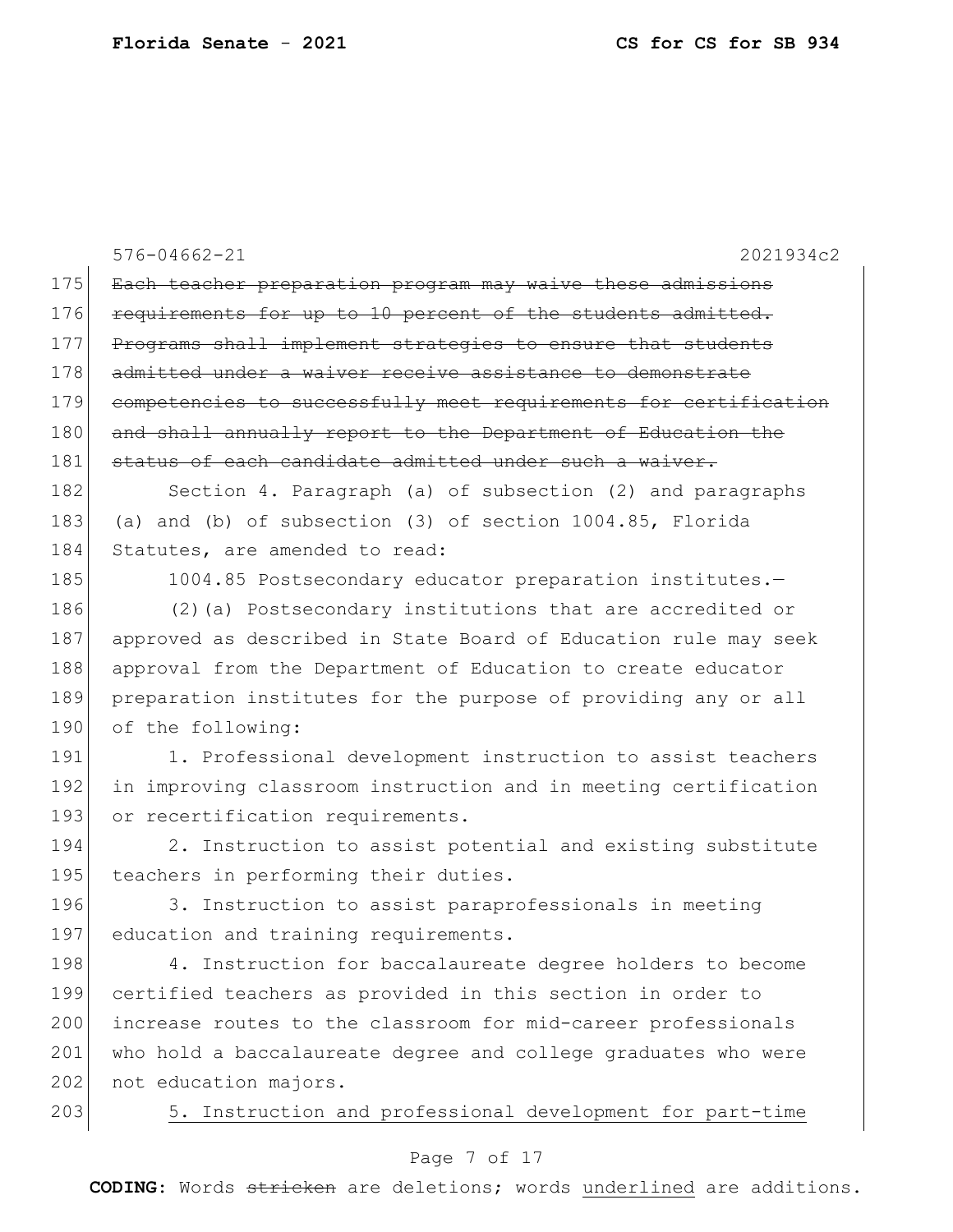```
576-04662-21 2021934c2
204 and full-time nondegreed teachers of career programs under s.
205 1012.39(1)(c).
```
 (3) Educator preparation institutes approved pursuant to this section may offer competency-based certification programs 208 specifically designed for noneducation major baccalaureate degree holders to enable program participants to meet the 210 educator certification requirements of s. 1012.56. An educator preparation institute choosing to offer a competency-based certification program pursuant to the provisions of this section must implement a program previously approved by the Department of Education for this purpose or a program developed by the institute and approved by the department for this purpose. Approved programs shall be available for use by other approved 217 educator preparation institutes.

218 (a) Within 90 days after receipt of a request for approval, 219 the Department of Education shall approve a preparation program 220 pursuant to the requirements of this subsection or issue a 221 statement of the deficiencies in the request for approval. The 222 department shall approve a certification program if the 223 institute provides evidence of the institute's capacity to 224 implement a competency-based program that includes each of the 225 following:

226 1.a. Participant instruction and assessment in the Florida 227 Educator Accomplished Practices across content areas.

228 b. The use of state-adopted student content standards to 229 quide curriculum and instruction.

230 c. Scientifically researched and evidence-based reading 231 instructional strategies that improve reading performance for 232 all students, including explicit, systematic, and sequential

### Page 8 of 17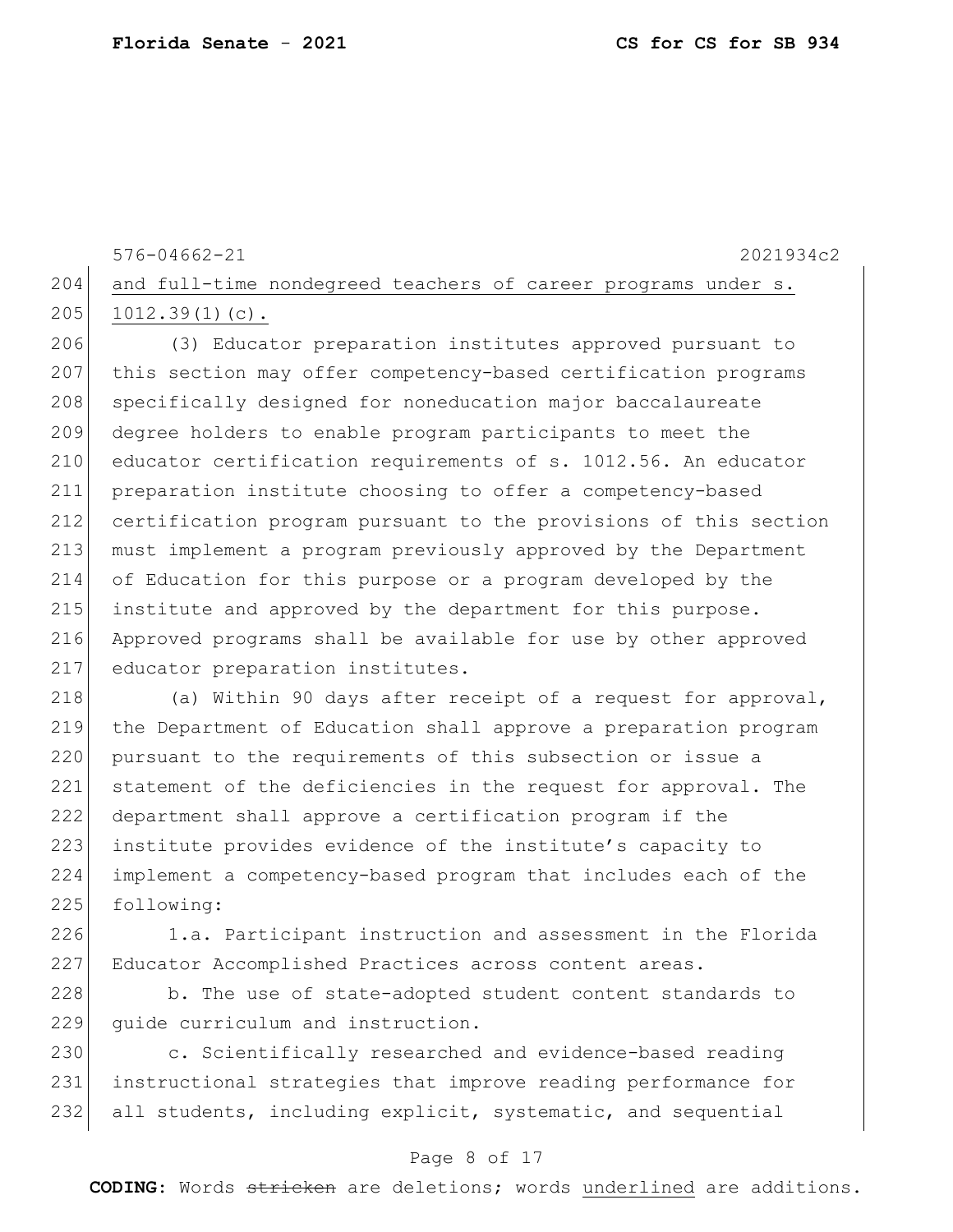|     | $576 - 04662 - 21$<br>2021934c2                                  |
|-----|------------------------------------------------------------------|
| 233 | approaches to teaching phonemic awareness, phonics, vocabulary,  |
| 234 | fluency, and text comprehension and multisensory intervention    |
| 235 | strategies.                                                      |
| 236 | d. Content literacy and mathematical practices.                  |
| 237 | e. Strategies appropriate for instruction of English             |
| 238 | language learners.                                               |
| 239 | f. Strategies appropriate for instruction of students with       |
| 240 | disabilities.                                                    |
| 241 | g. Strategies to differentiate instruction based on student      |
| 242 | needs.                                                           |
| 243 | h. The use of character-based classroom management.              |
| 244 | i. Strategies appropriate for the early identification of        |
| 245 | students in crisis or experiencing a mental health challenge and |
| 246 | the referral of such students to a mental health professional    |
| 247 | for support.                                                     |
| 248 | j. Strategies to support the use of technology in education      |
| 249 | and distance learning.                                           |
| 250 | 2. An educational plan for each participant to meet              |
| 251 | certification requirements and demonstrate his or her ability to |
| 252 | teach the subject area for which the participant is seeking      |
| 253 | certification, which is based on an assessment of his or her     |
| 254 | competency in the areas listed in subparagraph 1.                |
| 255 | 3. Field experiences appropriate to the certification            |
| 256 | subject area specified in the educational plan with a diverse    |
| 257 | population of students in a variety of challenging environments, |
| 258 | including, but not limited to, high-poverty schools, urban       |
| 259 | schools, and rural schools, under the supervision of qualified   |
| 260 | educators.                                                       |
| 261 | 4. A certification ombudsman to facilitate the process and       |

# Page 9 of 17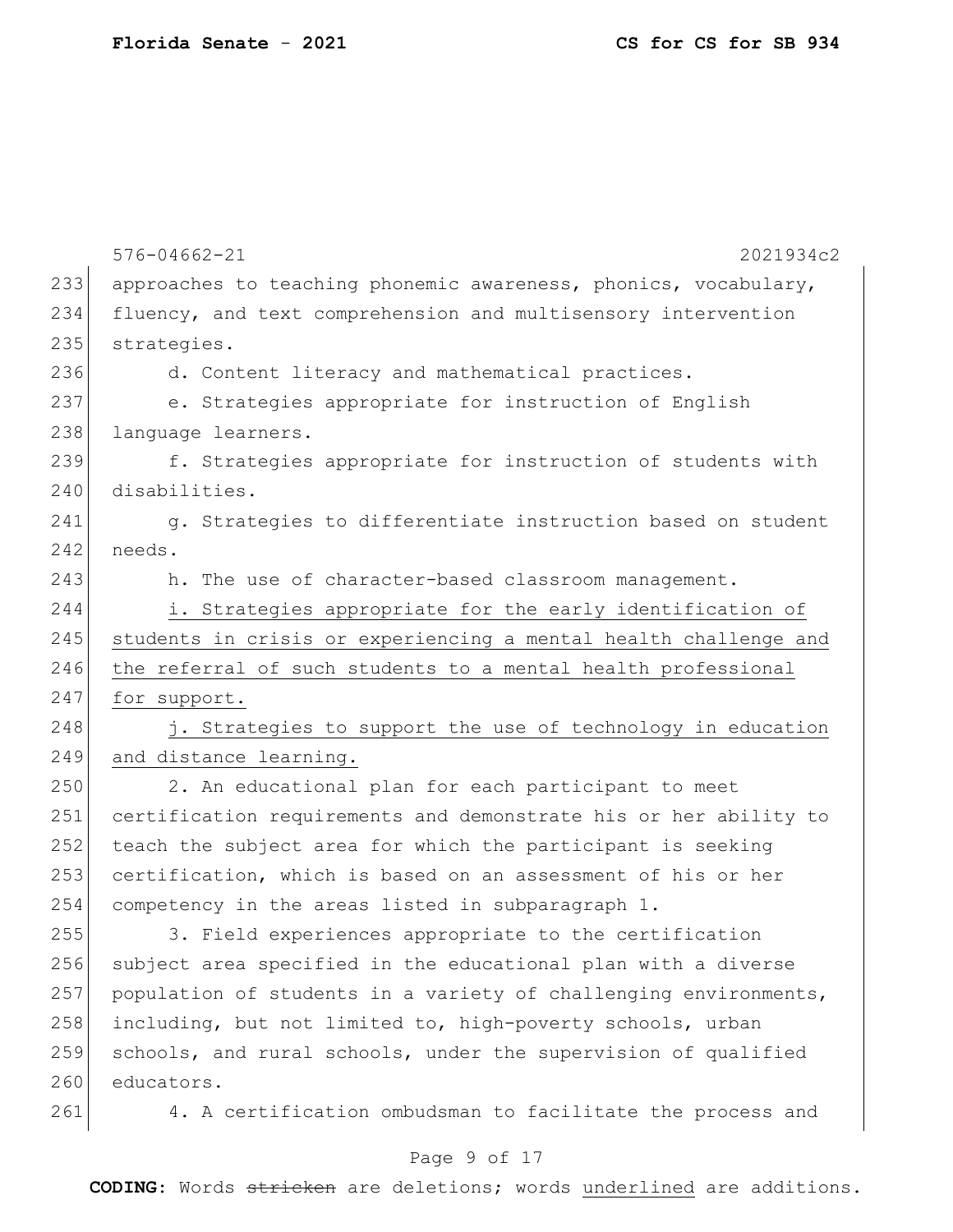288 experience.—

|     | $576 - 04662 - 21$<br>2021934c2                                    |
|-----|--------------------------------------------------------------------|
| 262 | procedures required for participants who complete the program to   |
| 263 | meet any requirements related to the background screening          |
| 264 | pursuant to s. 1012.32 and educator professional or temporary      |
| 265 | certification pursuant to s. 1012.56.                              |
| 266 | (b) Each program participant must:                                 |
| 267 | 1. Meet certification requirements pursuant to s.                  |
| 268 | 1012.56(1) by obtaining a statement of status of eligibility in    |
| 269 | the certification subject area of the educational plan and meet    |
| 270 | the requirements of s. $1012.56(2)$ (a) - (f).                     |
| 271 | 2. Participate in coursework and field experiences that are        |
| 272 |                                                                    |
| 273 | appropriate to his or her educational plan prepared under          |
|     | paragraph (a).                                                     |
| 274 | 3. Before completion of the program, fully demonstrate his         |
| 275 | or her ability to teach the subject area for which he or she is    |
| 276 | seeking certification by documenting a positive impact on          |
| 277 | student learning growth in a prekindergarten through grade 12      |
| 278 | setting and, except as provided in s. 1012.56(7) (a) 3., achieving |
| 279 | a passing score on the professional education competency           |
| 280 | examination, the basic skills examination, and the subject area    |
| 281 | examination for the subject area certification which is required   |
| 282 | by state board rule.                                               |
| 283 | Section 5. Paragraph (c) of subsection (1) of section              |
| 284 | 1012.39, Florida Statutes, is amended to read:                     |
| 285 | 1012.39 Employment of substitute teachers, teachers of             |
| 286 | adult education, nondegreed teachers of career education, and      |
| 287 | career specialists; students performing clinical field             |

289 (1) Notwithstanding ss. 1012.32, 1012.55, 1012.56, and 290 1012.57, or any other provision of law or rule to the contrary,

## Page 10 of 17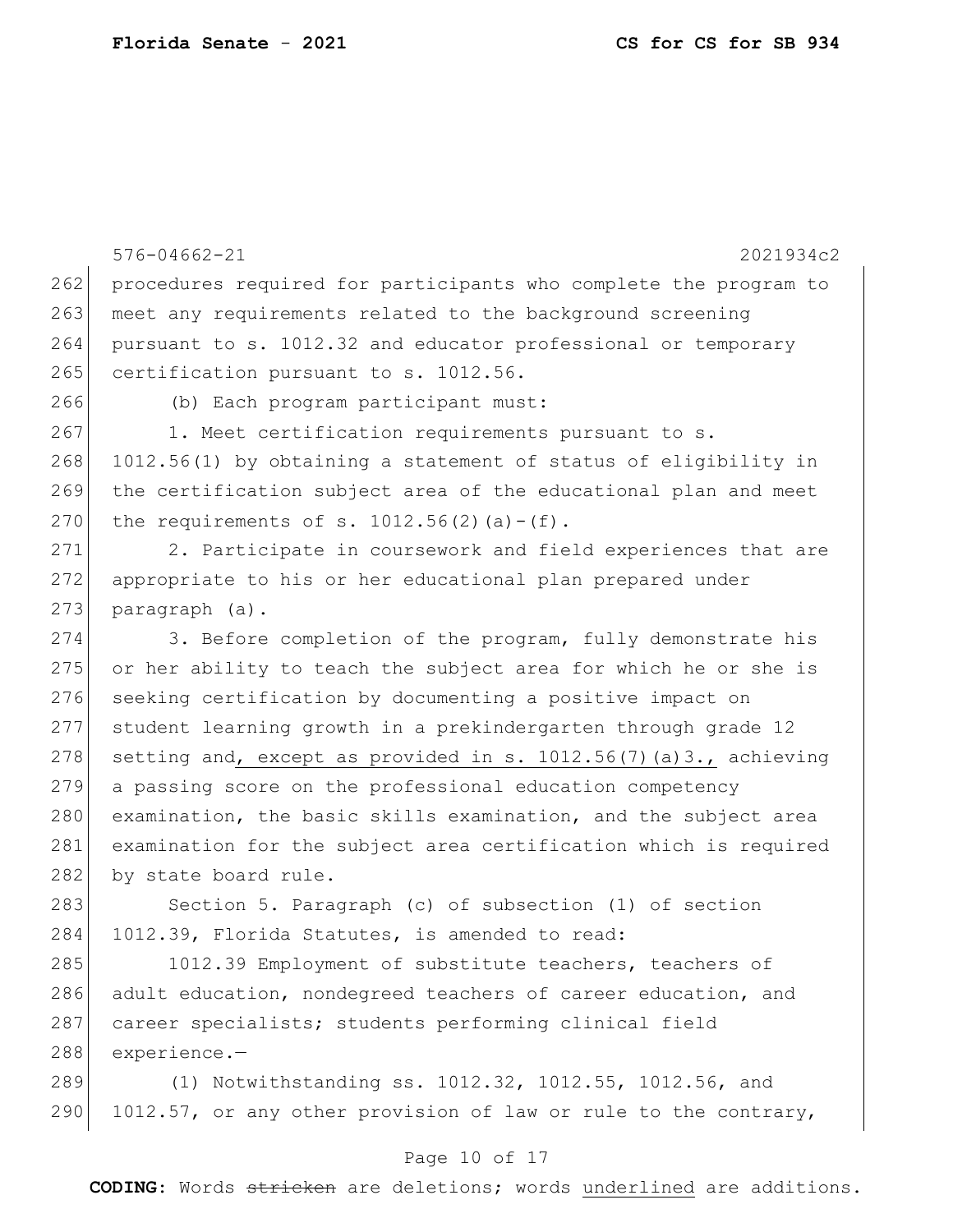576-04662-21 2021934c2 each district school board shall establish the minimal 292 qualifications for: 293 (c) Part-time and full-time nondegreed teachers of career programs. Qualifications shall be established for nondegreed 295 teachers of career and technical education courses for program 296 clusters that are recognized in the state and are based primarily on successful occupational experience rather than 298 academic training. The qualifications for such teachers shall require: 1. The filing of a complete set of fingerprints in the same manner as required by s. 1012.32. Faculty employed solely to conduct postsecondary instruction may be exempted from this 303 requirement. 2. Documentation of education and successful occupational 305 experience including documentation of: a. A high school diploma or the equivalent. b. Completion of 6 years of full-time successful occupational experience or the equivalent of part-time experience in the teaching specialization area. The district school board may establish alternative qualifications for teachers with an industry certification in the career area in which they teach. **b** c. Completion of career education training conducted through the local school district inservice master plan or through an educator preparation institute approved by the State Board of Education pursuant to s. 1004.85. d. For full-time teachers, completion of professional

318 education training in teaching methods, course construction, lesson planning and evaluation, and teaching special needs

### Page 11 of 17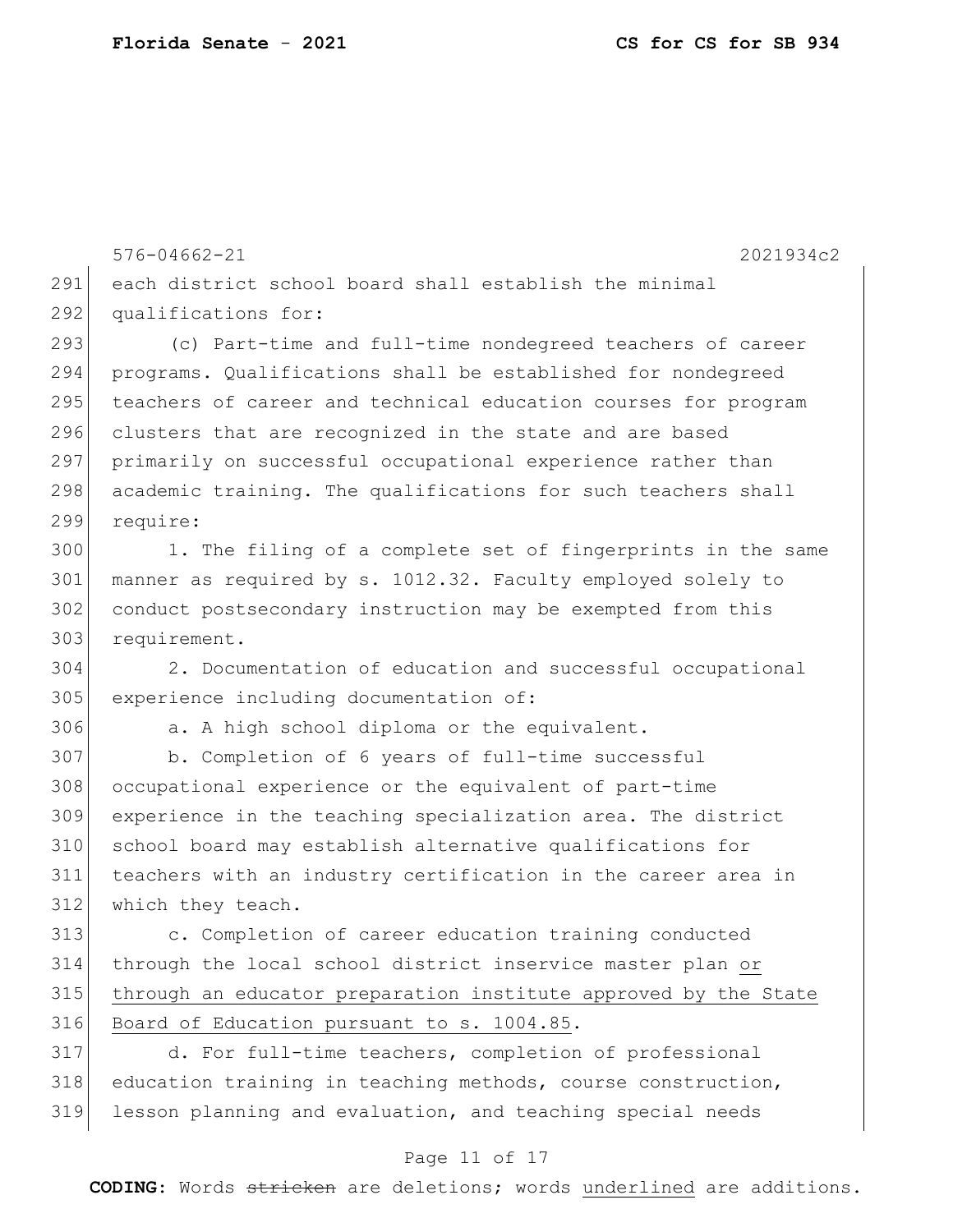576-04662-21 2021934c2 students. This training may be completed through coursework from an accredited or approved institution or an approved district teacher education program. e. Demonstration of successful teaching performance. f. Documentation of industry certification when state or national industry certifications are available and applicable. Section 6. Subsection (3) and paragraph (a) of subsection 327 (7) of section 1012.56, Florida Statutes, are amended to read: 328 1012.56 Educator certification requirements. (3) MASTERY OF GENERAL KNOWLEDGE.—Acceptable means of 330 demonstrating mastery of general knowledge are: (a) Achievement of passing scores on the general knowledge 332 examination required by state board rule; (b) Documentation of a valid professional standard teaching 334 certificate issued by another state; (c) Documentation of a valid certificate issued by the National Board for Professional Teaching Standards or a national educator credentialing board approved by the State Board of 338 Education; 339 (d) Documentation of two semesters of successful, full-time or part-time teaching in a Florida College System institution, state university, or private college or university that awards an associate or higher degree and is an accredited institution or an institution of higher education identified by the Department of Education as having a quality program;  $\theta$  (e) Achievement of passing scores, identified in state board rule, on national or international examinations that test comparable content and relevant standards in verbal, analytical 348 writing, and quantitative reasoning skills, including, but not

### Page 12 of 17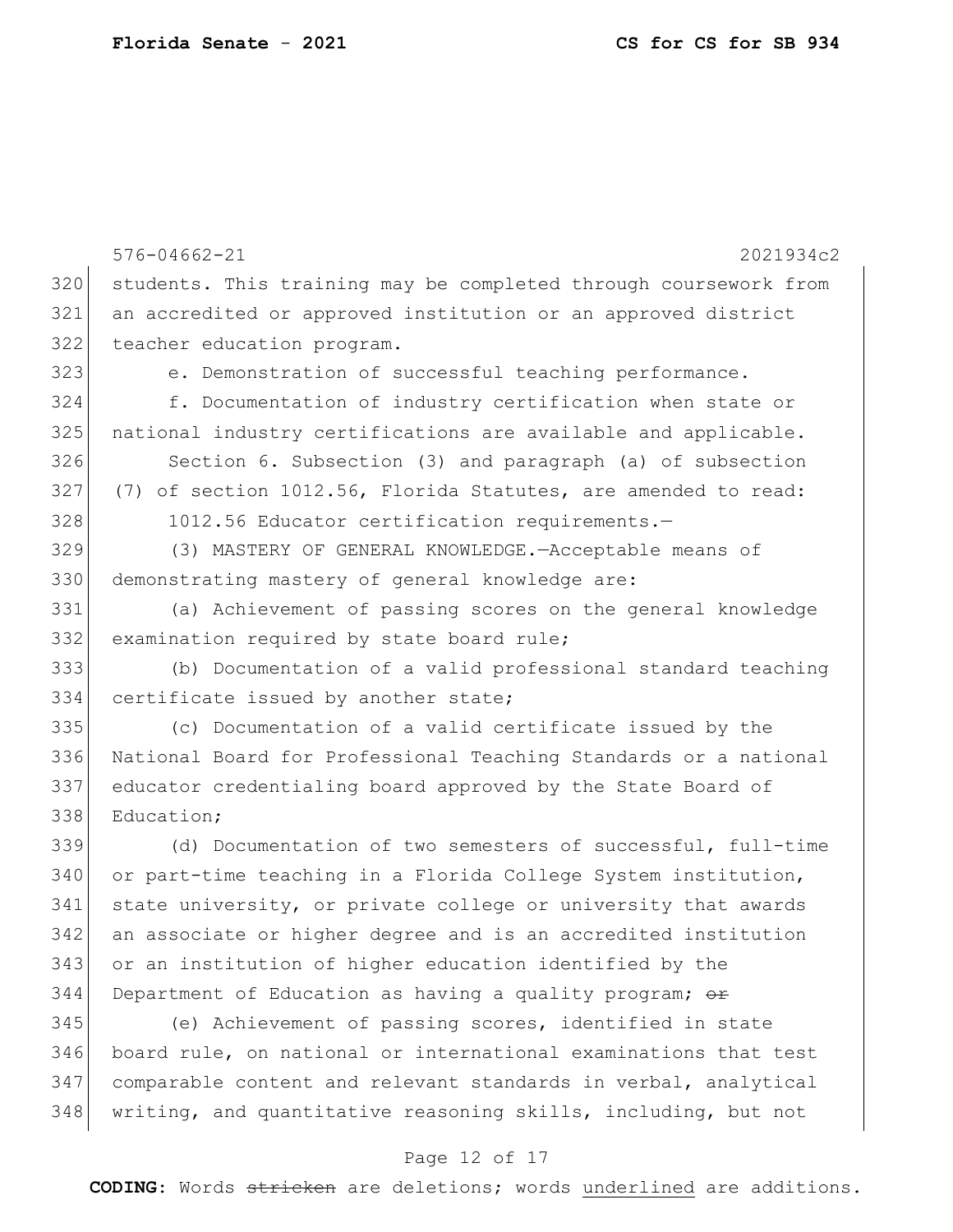|     | $576 - 04662 - 21$<br>2021934c2                                  |
|-----|------------------------------------------------------------------|
| 349 | limited to, the verbal, analytical writing, and quantitative     |
| 350 | reasoning portions of the Graduate Record Examination. Passing   |
| 351 | scores identified in state board rule must be at approximately   |
| 352 | the same level of rigor as is required to pass the general       |
| 353 | knowledge examinations; or                                       |
| 354 | (f) Documentation of receipt of a master's or higher degree      |
| 355 | from an accredited postsecondary educational institution that    |
| 356 | the Department of Education has identified as having a quality   |
| 357 | program resulting in a baccalaureate degree or higher.           |
| 358 |                                                                  |
| 359 | A school district that employs an individual who does not        |
| 360 | achieve passing scores on any subtest of the general knowledge   |
| 361 | examination must provide information regarding the availability  |
| 362 | of state-level and district-level supports and instruction to    |
| 363 | assist him or her in achieving a passing score. Such information |
| 364 | must include, but need not be limited to, state-level test       |
| 365 | information guides, school district test preparation resources,  |
| 366 | and preparation courses offered by state universities and        |
| 367 | Florida College System institutions.                             |
| 368 | (7) TYPES AND TERMS OF CERTIFICATION.-                           |
| 369 | (a) The Department of Education shall issue a professional       |
| 370 | certificate for a period not to exceed 5 years to any applicant  |
| 371 | who fulfills one of the following:                               |
| 372 | 1. Meets all the applicable requirements outlined in             |
| 373 | subsection (2).                                                  |
| 374 | 2. For a professional certificate covering grades 6 through      |
| 375 | 12:                                                              |
| 376 | a. Meets the applicable requirements of paragraphs (2) (a) -     |
| 377 | $(h)$ .                                                          |
|     |                                                                  |

# Page 13 of 17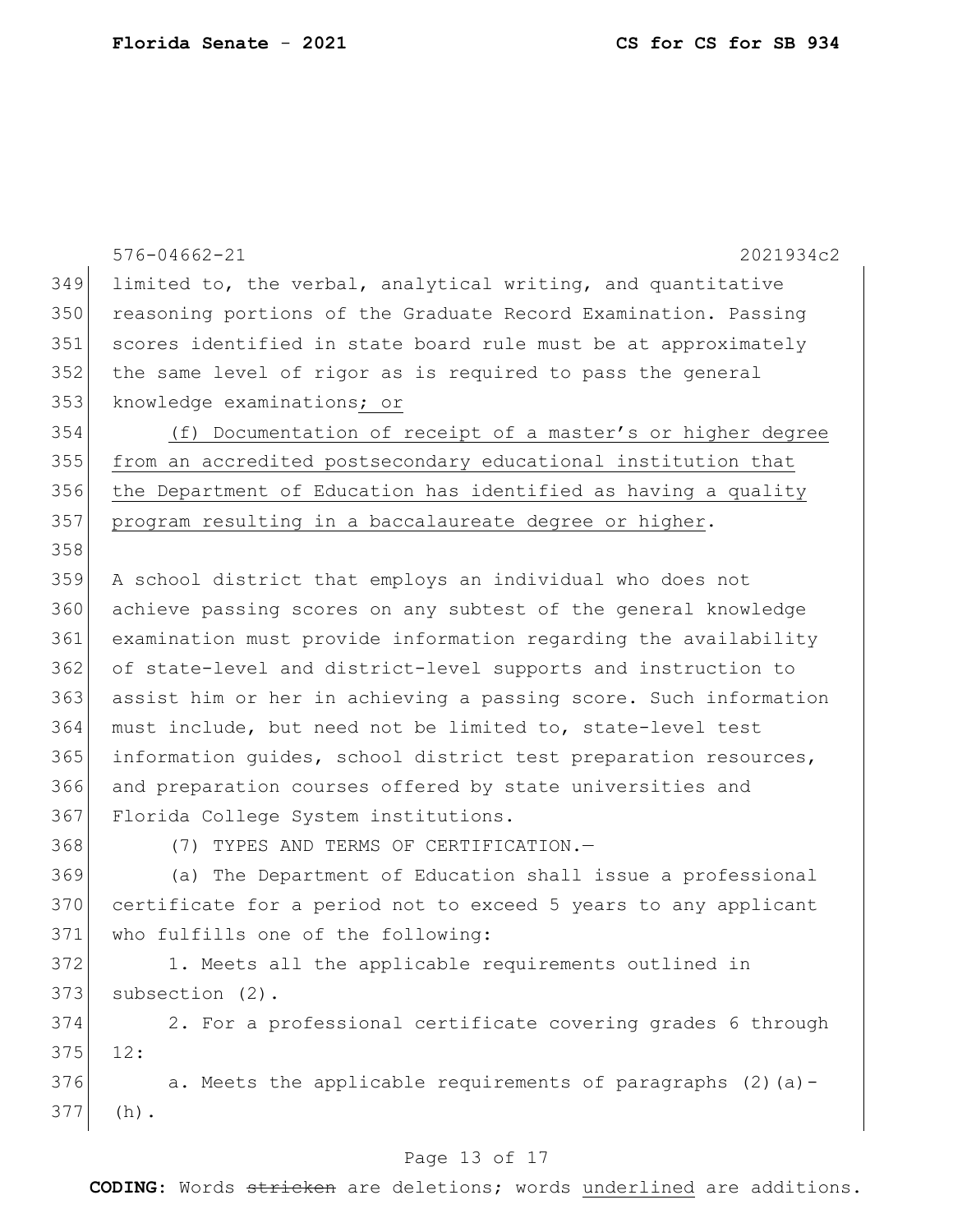576-04662-21 2021934c2 378 b. Holds a master's or higher degree in the area of science, technology, engineering, or mathematics. c. Teaches a high school course in the subject of the advanced degree. 382 d. Is rated highly effective as determined by the teacher's performance evaluation under s. 1012.34, based in part on student performance as measured by a statewide, standardized assessment or an Advanced Placement, Advanced International Certificate of Education, or International Baccalaureate examination. 388 e. Achieves a passing score on the Florida professional education competency examination required by state board rule. 390 3. Meets the applicable requirements of paragraphs  $(2)$  (a) - (h) and completes a professional preparation and education competence program approved by the department pursuant to paragraph (8)(c) or an educator preparation institute approved by the department pursuant to s. 1004.85. An applicant who 395 completes one of these programs the program and is rated highly effective as determined by his or her performance evaluation under s. 1012.34 is not required to take or achieve a passing score on the professional education competency examination in order to be awarded a professional certificate. 

 Each temporary certificate is valid for 3 school fiscal years 402 and is nonrenewable. At least 1 year before an individual's 403 temporary certificate is set to expire, the department shall electronically notify the individual of the date on which his or 405 her certificate will expire and provide a list of each method by 406 which the qualifications for a professional certificate can be

### Page 14 of 17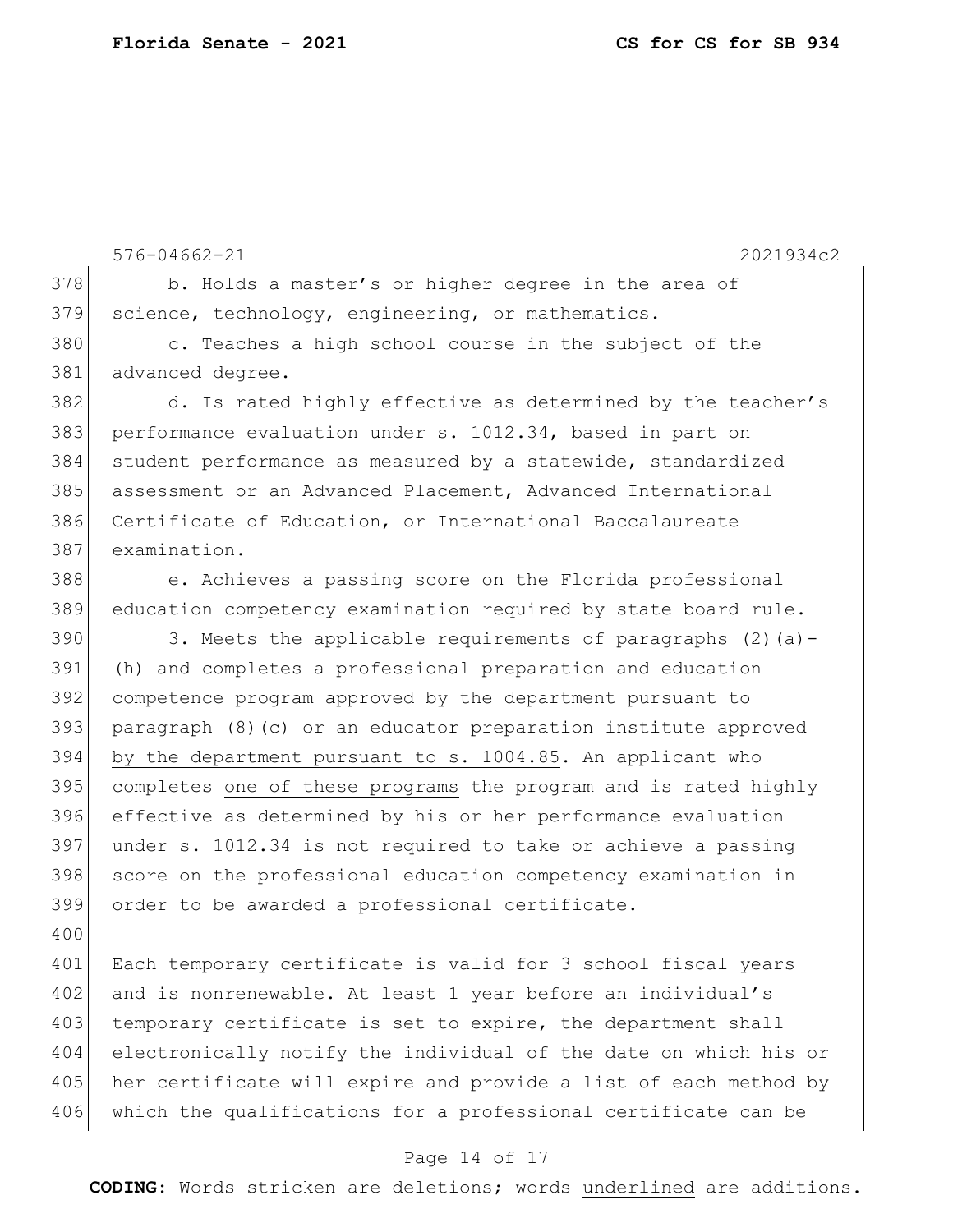576-04662-21 2021934c2 407 completed. The State Board of Education shall adopt rules to 408 allow the department to extend the validity period of a 409 temporary certificate for 2 years when the requirements for the 410 professional certificate were not completed due to the serious 411 illness or injury of the applicant, the military service of an 412 applicant's spouse, other extraordinary extenuating 413 circumstances, or if the certificateholder is rated highly 414 effective in the immediate prior year's performance evaluation 415 pursuant to s. 1012.34 or has completed a 2-year mentorship 416 program pursuant to s. 1012.56(8). The department shall extend 417 the temporary certificate upon approval by the Commissioner of 418 Education. A written request for extension of the certificate 419 shall be submitted by the district school superintendent, the 420 governing authority of a university lab school, the governing 421 authority of a state-supported school, or the governing 422 authority of a private school. 423 Section 7. Section 1012.575, Florida Statutes, is amended 424 to read:

 1012.575 Alternative preparation programs for certified 426 teachers to add additional coverage. A district school board, or an organization of private schools or a consortium of charter 428 schools with an approved professional development system as described in s. 1012.98(6), may design alternative teacher preparation programs to enable persons already certificated to 431 add an additional coverage to their certificates. Each alternative teacher preparation program shall be reviewed and approved by the Department of Education to assure that persons who complete the program are competent in the necessary areas of 435 subject matter specialization. Two or more school districts may

### Page 15 of 17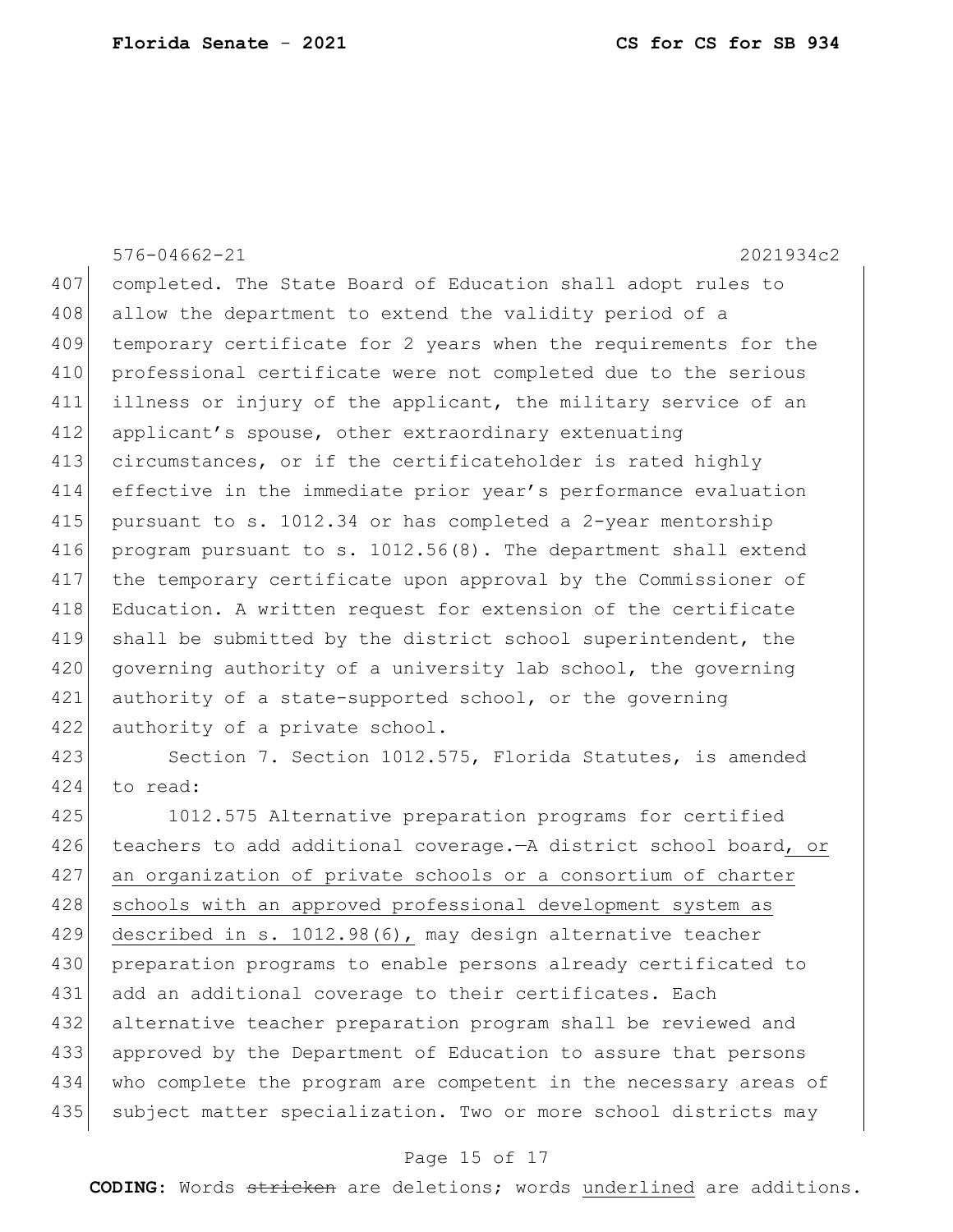576-04662-21 2021934c2 436 jointly participate in an alternative preparation program for 437 teachers. 438 Section 8. Subsections (1) and (2) of section 1012.986, 439 Florida Statutes, are amended to read: 440 1012.986 William Cecil Golden Professional Development 441 Program for School Leaders.-442 (1) There is established the William Cecil Golden 443 Professional Development Program for School Leaders to provide 444 high-quality high standards and sustained support for 445 educational principals as instructional leaders. For purposes of 446 this section, "educational leader" means teacher leaders, 447 assistant principals, principals, or school district leaders. 448 The program shall consist of a collaborative network of school 449 districts, state-approved educational leadership programs, 450 regional consortia, charter management organizations, and state 451 and national professional leadership organizations to respond to 452 educational instructional leadership needs throughout the state. 453 The network shall support the human-resource development needs 454 of educational leaders principals, principal leadership teams, 455 and candidates for principal leadership positions using the 456 framework of leadership standards adopted by the State Board of 457 Education, the Southern Regional Education Board, and the 458 National Staff Development Council. The goal of the network 459 leadership program is to:

460 (a) Provide resources to support and enhance the roles of 461 educational leaders principal's role as the instructional  $462$  <del>leader</del>.

463 (b) Maintain a clearinghouse and disseminate data-supported 464 information related to the continued enhancement of enhanced

## Page 16 of 17